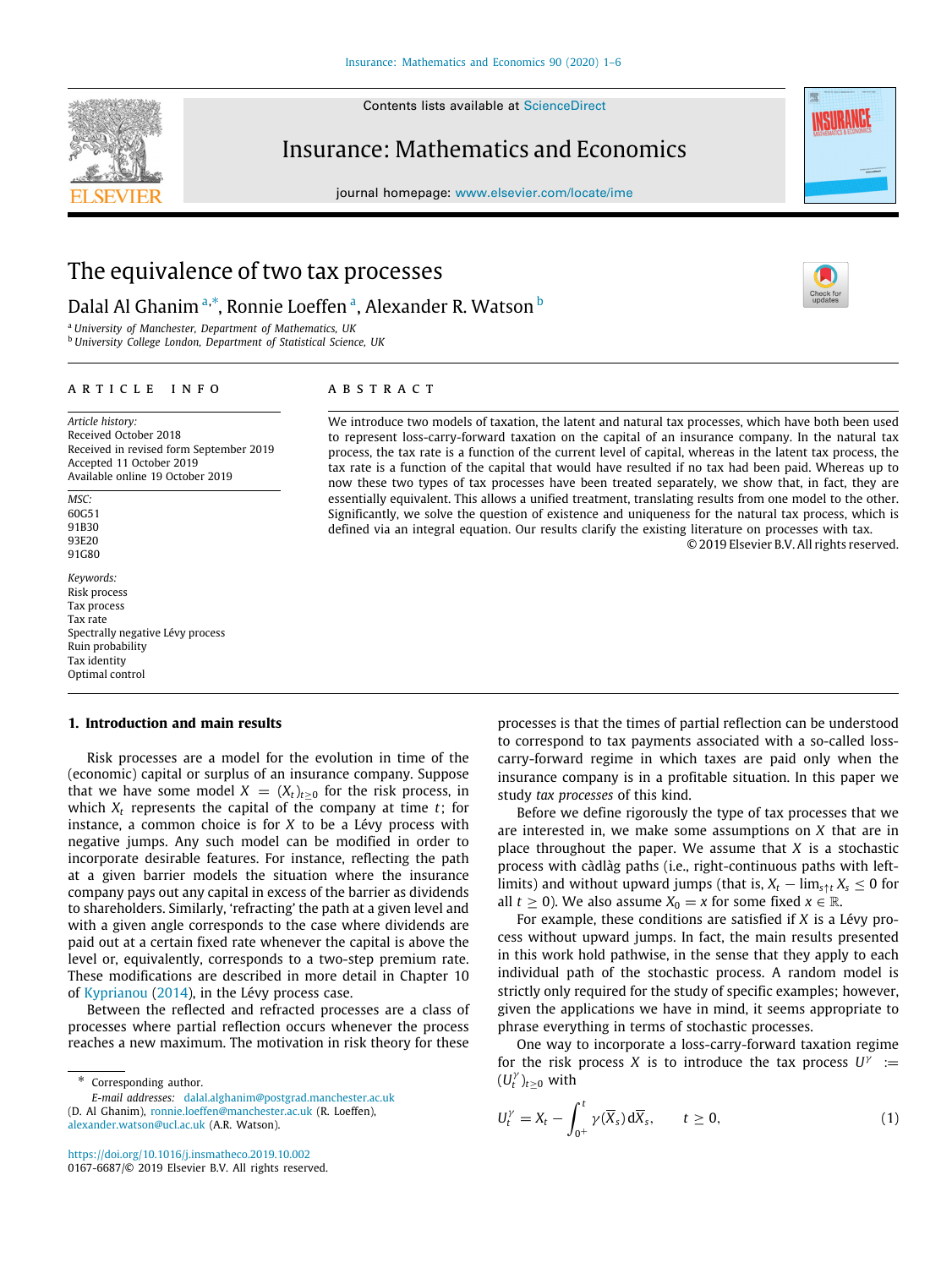where  $\gamma$ : [x,  $\infty$ )  $\rightarrow$  [0, 1) is a measurable function and  $\overline{X}_t$  = sup*s*≤*<sup>t</sup> X<sup>s</sup>* is the running maximum of *X*. Note that, here and later,  $\int_{0^+}^t \frac{1}{t} \, dt_{(0,t]}$  denotes the integral over (0, *t*]. Since every path  $t \mapsto t$ *Xt* is increasing (in the weak sense), and is further continuous due to the assumptions on  $X$ , the integral in  $(1)$  is a well-defined Lebesgue–Stieltjes integral. We call *U* γ a *latent tax process* or the tax process with *latent tax rate* γ . For this latent tax process we have that, roughly speaking, in the time interval  $[t, t+h]$  with  $h >$ 0 small, a fraction  $\gamma(\overline{X}_t)$  of the increment  $\overline{X}_{t+h}\!-\!\overline{X}_t$  is paid as tax. In particular, tax contributions are made whenever *X* reaches a new maximum (which is whenever *U* γ reaches a new maximum; see [Lemma](#page-4-0) [4](#page-4-0) below), which is why the taxation structure in ([1\)](#page-0-3) can be seen to be of the loss-carry-forward type. Since  $\gamma$  < 1, this can be seen as partial reflection; setting  $\gamma = \mathbf{1}_{[b,\infty)}$  would correspond to fully reflecting the path at the barrier *b*.

A great deal of literature has emerged in the study of this tax process. It was introduced by [Albrecher and Hipp](#page-5-1) ([2007\)](#page-5-1) in the case where *X* is a Cramér–Lundberg process and  $\gamma$  is a constant, and in that work the authors studied the ruin probabilities, proving a strikingly simple relation between ruin probabilities with and without tax, the so-called tax identity. This work was extended by [Albrecher et al.](#page-5-2) [\(2008](#page-5-2)), using excursion theory, to the case where *X* is a general spectrally negative Lévy process, with  $\gamma$ still constant. In [Kyprianou and Zhou](#page-5-3) [\(2009\)](#page-5-3), Kyprianou and Zhou took  $\nu$  to be a function, and studied problems related to the twosided exit problem and the net present value of the taxes paid before ruin. In the same setting [Renaud](#page-5-4) [\(2009](#page-5-4)) provided results on the distribution of the (present) value of the taxes paid before ruin. [Wang and Hu](#page-5-5) ([2012\)](#page-5-5) studied a problem of optimal control of latent tax processes in which one seeks to maximise the net present value of the taxes paid before ruin. A variation of the latent tax process in which the tax rate exceeds the value 1 can be found in [Kyprianou and Ott](#page-5-6) ([2012\)](#page-5-6).

An unusual property of the process *U* γ is that the taxation at time *t* depends, not on the running maximum  $\overline{U}_t^{\gamma} = \sup_{s \leq t} U_s^{\gamma}$  of the process  $U^{\gamma}$  itself, but on the running maximum of  $X$ , i.e.,  $\overline{X}_t.$  In other words, the amount of tax the company pays out at time *t* is not determined by the amount of capital the company has at that time but it depends on a latent capital level, namely *X<sup>t</sup>* , which is the amount of capital that the company would have at time *t* if no taxes were paid out at all. Besides being somewhat unnatural, this also means that in the common case where *X* is modelled by a Markov process, the process  $(U^{\gamma}, \overline{U}^{\gamma})$  is not Markov (see the first paragraph of Section [2](#page-3-0)). In order to maintain the Markov property, one would need to consider to the three-dimensional process  $(U^{\gamma}, \overline{U}^{\gamma}, \overline{X})$ .

For these reasons, it may be more suitable to use another tax process  $V^\delta = (V^\delta_t)_{t\geq 0}$ , satisfying the equation

$$
V_t^{\delta} = X_t - \int_{0^+}^t \delta(\overline{V}_s^{\delta}) d\overline{X}_s, \qquad (2)
$$

where  $\overline{V}_t^\delta \ = \ \sup_{s\leq t_\mathrm{s}} V_s^\delta$  and  $\delta\!:\! \mathrm{[}x,\infty)\ \to \ [0,1)$  is a measurable function. We call  $\bar{V}^{\delta}$  a *natural tax process* or a tax process with *natural tax rate* δ. Since [\(2](#page-1-0)) is an integral equation, it is not immediately clear whether such a process *V* δ exists and if so if it is uniquely defined. We will shortly give a simple condition for existence and uniqueness. Assuming that existence and uniqueness holds and that *X* is a Markov process, the natural tax process  $V^{\delta}$  has the advantage that the two-dimensional process  $(V^{\delta}, \overline{V}^{\delta})$ is Markov. For the reason that we retain  $\overline{X}$  as the integrator in ([2\)](#page-1-0), instead of using  $\overline{V}^{\delta}$ , see the second paragraph of Section [2](#page-3-0).

[Albrecher et al.](#page-5-7) ([2009\)](#page-5-7) looked at tax processes with a natural tax rate in the case where *X* is a Cramér–Lundberg risk process and studied the ruin probability, though they do not provide a definition of the tax process in terms of an integral equation and in particular do not discuss existence and uniqueness. In the setting where *X* is a Cramér–Lundberg risk process, [Wei](#page-5-8) [\(2009\)](#page-5-8) and [Cheung and Landriault](#page-5-9) ([2012\)](#page-5-9) considered a more general class of natural tax processes than ours in which the associated premium rate is allowed to be surplus-dependent. Although [Wei](#page-5-8) ([2009\)](#page-5-8) and [Cheung and Landriault](#page-5-9) [\(2012](#page-5-9)) do contain the definition [\(2](#page-1-0)) for the natural tax process in the case where *X* is a Cramér–Lundberg risk process (see [Wei](#page-5-8) ([2009,](#page-5-8) Section 1) with  $\delta = 0$  and [Cheung and Landriault](#page-5-9) ([2012,](#page-5-9) Equation (1.2)) with the function  $c(\cdot)$  being constant), neither paper addresses the question of existence and uniqueness.

The purpose of this work is to clarify the relationship between these two tax processes. Whereas latent and natural tax processes appear quite different when considering their definitions, it emerges that these two classes of tax processes are essentially equivalent, an observation which has seemingly gone unnoticed in the literature. This equivalence allows us to deal in a rather straightforward way with the existence and uniqueness of the natural tax process, which is something that has not been dealt with before.

Before presenting our main theorem, we emphasise that our results hold true for a large class of stochastic processes for *X* that includes, amongst others, spectrally negative Lévy processes, spectrally negative Markov additive processes (see [Al](#page-5-10)[brecher et al.](#page-5-10), [2014](#page-5-10)), diffusion processes (see [Li et al.](#page-5-11), [2013\)](#page-5-11) and fractional Brownian motion. However, practically,  $(1)$  $(1)$  and  $(2)$  $(2)$  may not in all cases be the right way to define a taxed process. For instance, when one considers a Cramér–Lundberg risk process where the company earns interest on its capital as well as pays tax according to a loss-carry-forward scheme, then one should not work with a process of the form  $(1)$  $(1)$  or  $(2)$  $(2)$  $(2)$ , but define the tax process differently, as in [Wei](#page-5-8) [\(2009](#page-5-8)). Our definitions ([1\)](#page-0-3) and ([2\)](#page-1-0) are practically suitable for modelling tax processes when the underlying risk process without tax *X* has a spatial homogeneity property, which is the case for, for instance, spectrally negative Lévy processes, spectrally negative Markov additive processes or Sparre Andersen risk processes.

In order to present our main result, we will need to consider the following ordinary differential equation, for a given measurable function  $\delta$ : [ $x, \infty$ ]  $\rightarrow$  [0, 1]:

<span id="page-1-1"></span>
$$
\frac{dy_x^{\delta}(t)}{dt} = 1 - \delta \left( y_x^{\delta}(t) \right), \qquad t \ge 0,
$$
\n
$$
y_x^{\delta}(0) = x.
$$
\n(3)

We say that  $y_x^{\delta}$ : [0,  $\infty$ )  $\rightarrow \mathbb{R}$  is a *solution* of this ODE if it is an absolutely continuous function and satisfies  $(3)$  $(3)$  for almost every *t*.

<span id="page-1-2"></span><span id="page-1-0"></span>**Theorem 1.** *Recall that*  $X_0 = x$ *.* 

- *(i)* Let  $U^{\gamma}$  be the tax process with latent tax rate  $\gamma$ , where  $γ: [x, ∞)$ 
	- $\rightarrow$  [0, 1) *is a measurable function. Define*  $\bar{\gamma}_x$ : [*x*,  $\infty$ )  $\rightarrow \mathbb{R}$ *by*

$$
\bar{\gamma}_x(s) = x + \int_x^s (1 - \gamma(y)) dy, \qquad s \ge x,
$$
 (4)

*and consider its inverse*  $\bar{\gamma}_x^{-1}$ :  $[x, \infty] \rightarrow [x, \infty]$ , with the *convention that*  $\bar{\gamma}_x^{-1}(s) = \infty$  *when*  $s \geq \bar{\gamma}_x(\infty)$ *. Define*  $\delta_x^{\gamma}: [\mathsf{x}, \bar{\gamma}_\mathsf{x}(\infty)) \to [0, 1)$  by  $\delta_x^{\gamma}(s) = \gamma(\bar{\gamma}_\mathsf{x}^{-1(s)})$ . Then,

<span id="page-1-4"></span>
$$
\overline{U}_t^{\gamma} = \overline{\gamma}_x(\overline{X}_t), \qquad t \ge 0,
$$
\n(5)

and U<sup>γ</sup> is a natural tax process with natural tax rate  $\delta_x^{\gamma}$ .

<span id="page-1-3"></span>(*ii*) Let  $\delta$ :  $[x, \infty) \rightarrow [0, 1]$  be a measurable function and as*sume that there exists a unique solution*  $y_x^{\delta}(t)$  *of [\(3](#page-1-1)). Define*  $\gamma_x^{\delta}$ : [x,  $\infty$ )  $\to$  [0, 1) by  $\gamma_x^{\delta}(s) = \delta (y_x^{\delta}(s - x))$ .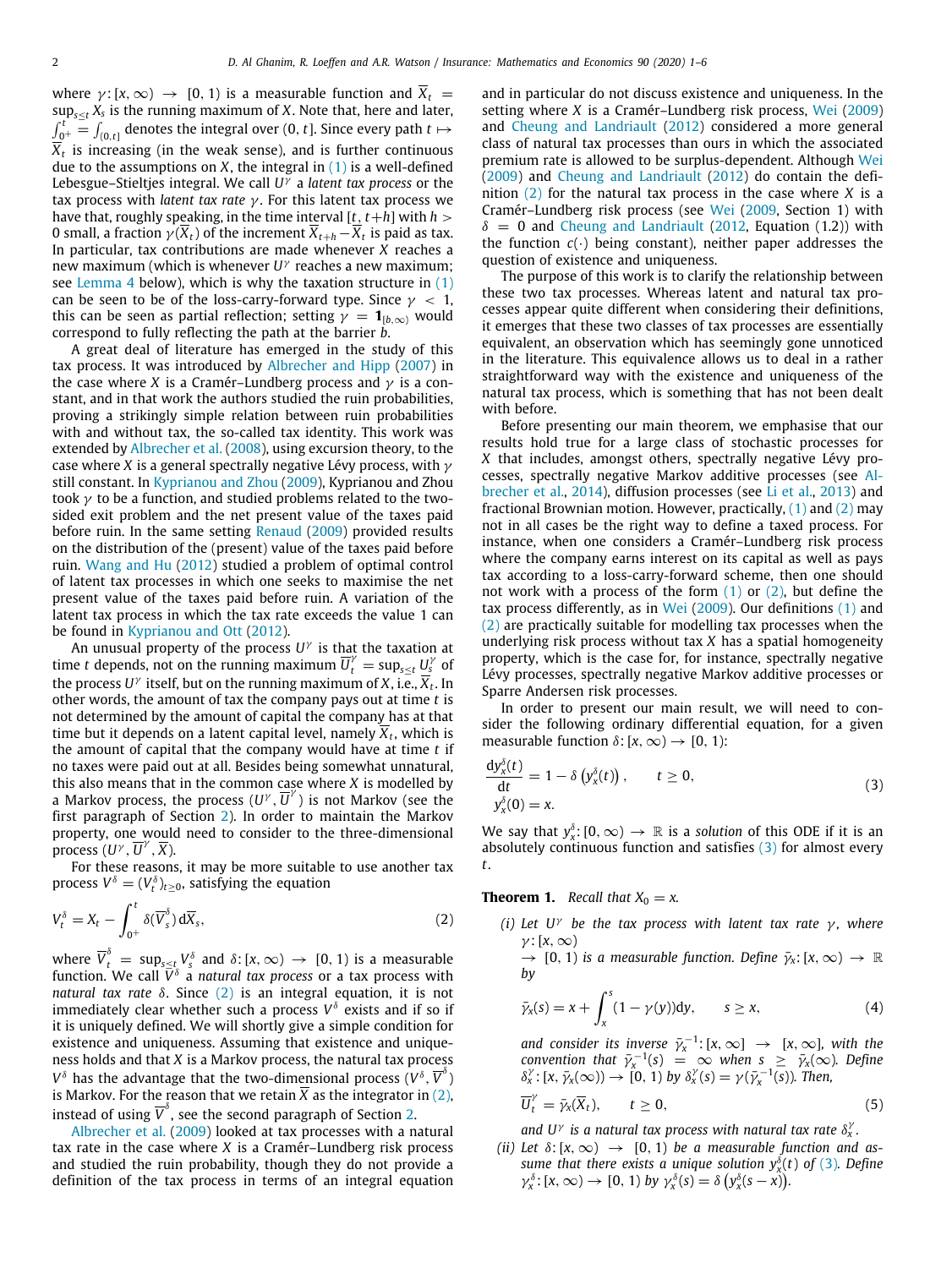

<span id="page-2-1"></span>**Fig. 1.** Plots of the risk process X (dashed line) and the associated latent tax process  $U^{f^b}$  or equivalently natural tax process  $V^{f^{b'}}$  (solid line), where  $f^b$  is the piecewise constant function defined by ([7](#page-2-0)) with  $\alpha = 0.4$  and  $\beta = 0.9$  The dashed-dot lines mark the values of *b* and *b'*.

*Then, the integral equation* ([2](#page-1-0)) *defining the natural tax process has a unique solution*  $V^\delta = (V_t^\delta)_{t\geq 0}$ *. Moreover,* 

$$
\overline{V}_t^{\delta} = y_x^{\delta}(\overline{X}_t - x), \qquad t \ge 0,
$$
\n(6)

and so the solution  $V^\delta$  to ([2\)](#page-1-0) is a latent tax process with latent *tax rate given by* γ δ *x .*

This theorem is the main contribution of the article. It states that a sufficient condition for existence and uniqueness of solutions to [\(2](#page-1-0)) can be given in terms of a simple ODE. From the proofs given in Section [3](#page-4-1), it is not difficult to see that the existence and uniqueness of the ODE  $(3)$  is also a necessary condition for existence and uniqueness of a solution to [\(2\)](#page-1-0). [Theorem](#page-1-2) [1](#page-1-2) also gives a precise relationship between the two types of tax processes. In particular, every latent tax process is a natural tax process, though the corresponding latent and natural tax rates may differ. Conversely, every well-defined natural tax process is also a latent tax process. The next example illustrates this equivalence for piecewise constant tax rates.

<span id="page-2-4"></span>**Example 2.** Define the piecewise constant function *f <sup>b</sup>* by

$$
f^{b}(z) = \begin{cases} \alpha, & z \leq b, \\ \beta, & z > b, \end{cases}
$$
 (7)

where  $b > x = X_0$  and  $0 \le \alpha \le \beta < 1$ . Note that the ODE ([3\)](#page-1-1) with  $\delta = f^b$  has a unique solution, see e.g. Section [2](#page-3-0). It is clear that the tax process with latent tax rate *f <sup>b</sup>* differs from the tax process with natural tax rate  $f^b$ , unless  $\alpha = \beta$  or  $\alpha = 0$ . However, from [Theorem](#page-1-2) [1](#page-1-2) we deduce that the tax process with latent tax rate  $f^b$ is equal to the tax process with natural tax rate  $f^{b'}$  for

 $b' = (1 - \alpha)b + \alpha x$ .

Note that *b'* depends on the starting point *x*, unless  $\alpha = 0$ . [Fig.](#page-2-1) [1](#page-2-1) contains two plots in which an example of *X* and the  $\int_{c}^{b}$   $\int_{c}^{b}$   $\int_{c}^{b}$   $\int_{c}^{b}$   $\int_{c}^{b}$   $\int_{c}^{b}$   $\int_{c}^{b}$   $\int_{c}^{b}$   $\int_{c}^{b}$   $\int_{c}^{b}$   $\int_{c}^{b}$  are drawn.

From this figure we see that indeed the first time *X* reaches the level *b* is equal to the first time the tax process reaches the level *b* ′ .

<span id="page-2-3"></span>The theorem allows us to very easily translate results derived for the latent tax process to results on the natural tax process, or vice versa. As an example, by using the corresponding result derived in [Kyprianou and Zhou](#page-5-3) [\(2009](#page-5-3)) for the latent tax processes, we provide below an analytical expression of the so-called twosided exit problem of the natural tax process in the case where *X* is a spectrally negative Lévy process. For an introduction to spectrally negative Lévy processes and their scale functions we refer to Chapter 8 in [Kyprianou](#page-5-0) [\(2014\)](#page-5-0).

<span id="page-2-2"></span>**Corollary 3.** *Let X be a spectrally negative Lévy process on the probability space*  $(\Omega, \mathcal{F}, \mathbb{P}_x)$  *such that*  $\mathbb{P}_x(X_0 = x) = 1$ *. Let*  $\delta$ : [ $x, \infty$ ]  $\rightarrow$  [0, 1] *be a measurable function such that there exists a* unique solution  $y_x^{\delta}$  to ([3\)](#page-1-1). Let  $V^{\delta}$  be the tax process with natural *rate* δ *associated with the spectrally negative Lévy process X. Define the first passage times*

$$
\tau_a^- = \inf\{t \ge 0 : V_t^\delta < a\} \quad \text{and} \quad \tau_a^+ = \inf\{t \ge 0 : V_t^\delta > a\},
$$

<span id="page-2-0"></span>*where*  $a \in \mathbb{R}$ *. Let*  $q \ge 0$  *and let*  $W^{(q)}$ :  $\mathbb{R} \to [0, \infty)$  *be the* q-scale function of *X*, defined by  $W^{(q)}(z) = 0$  for  $z < 0$  and characterised on [0,∞) *as the continuous function whose Laplace transform is given by*

$$
\int_0^\infty e^{-\lambda y} W^{(q)}(z) dz = \left( \log \left( \mathbb{E} \left[ e^{\lambda X_1} \right] \right) - q \right)^{-1},
$$
  
for  $\lambda > 0$  sufficiently large.

*Then, for*  $0 \le x < a < y_x^{\delta}(\infty)$ *, we have* 

<span id="page-2-5"></span>
$$
\mathbb{E}_x\left[e^{-q\tau_a^+}\mathbf{1}_{\left\{\tau_a^+<\tau_0^-\right\}}\right]=\exp\left\{-\int_x^a\frac{W^{(q)}(y)}{W^{(q)}(y)(1-\delta(y))}\,\mathrm{d}y\right\},\qquad(8)
$$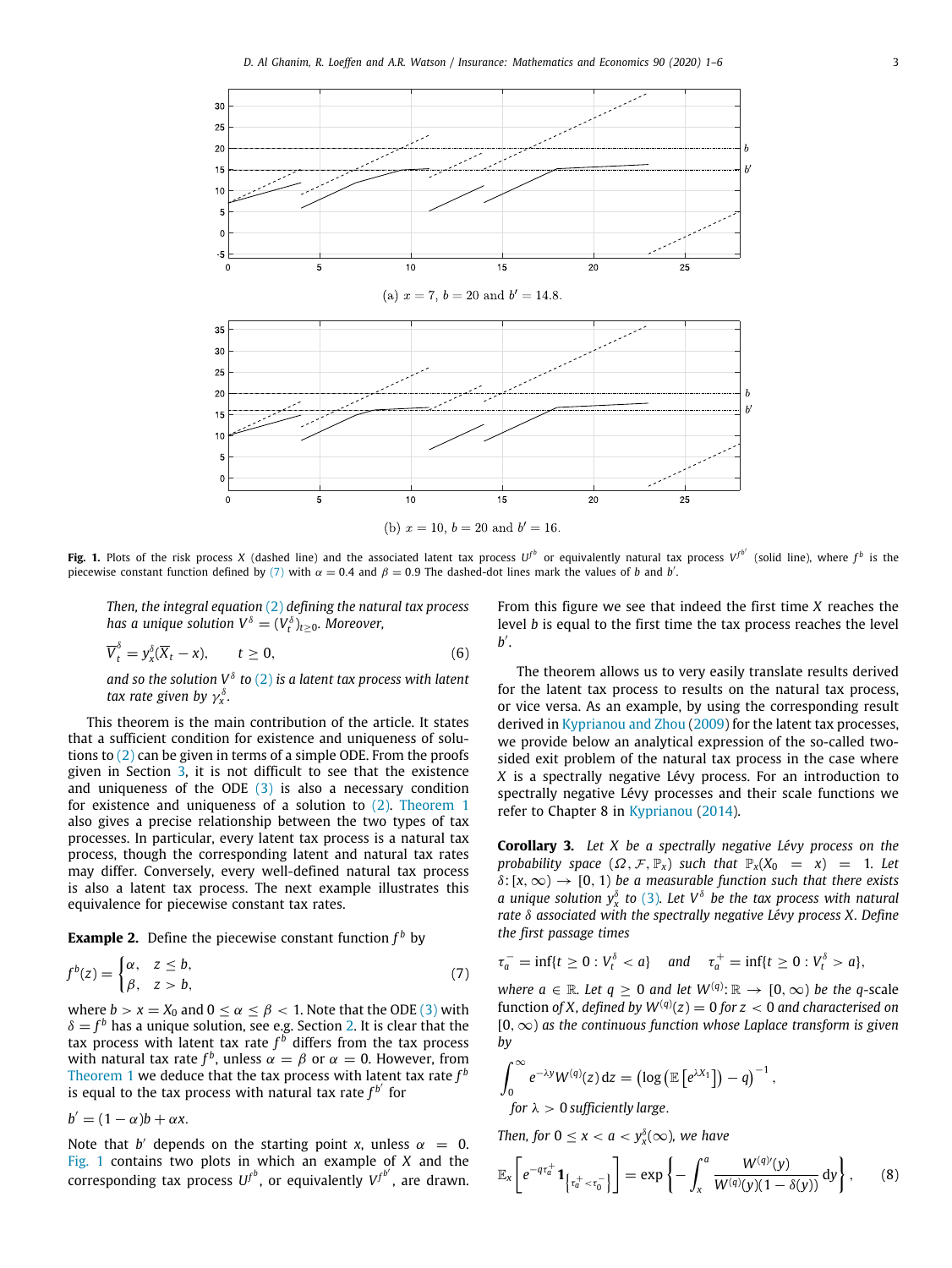$w$ here  $W^{(q)\prime}$  denotes a <u>d</u>ensity of  $W^{(q)}$  on (0,  $\infty$ ). On the other hand,

if 
$$
a \ge y_x^{\delta}(\infty)
$$
, then  $\mathbb{E}_x \left[ e^{-q\tau_a^+} \mathbf{1}_{\left\{ \tau_a^+ < \tau_0^- \right\}} \right] = 0$ .

The rest of this article is organised as follows. In Section [2,](#page-3-0) we explain the consequences of our results and make further connections with the literature. Section [3](#page-4-1) is devoted to the proofs of [Theorem](#page-1-2) [1](#page-1-2) and [Corollary](#page-2-2) [3.](#page-2-2)

#### **2. Related work and further applications**

<span id="page-3-0"></span>*Markov property.* Assume *X* is a Markov process. As we have already commented in the previous section, it follows from the integral equation ([2](#page-1-0)) for the natural tax process  $V^{\delta}$  that the process ( $V^{\delta},\overline{V}^{\delta})$  is Markov. One might expect that the equivalence between the two types of tax processes should imply the same for  $(U^{\gamma}, \overline{U}^{\gamma})$  where  $U^{\gamma}$  is an arbitrary latent tax process, since we know by [Theorem](#page-1-2) [1](#page-1-2)[\(i\)](#page-4-2) that  $U^{\gamma}$  is also a natural tax process. However, the corresponding natural tax rate is  $\delta_x^{\gamma} = \delta_x^{\gamma}$  $X_0'$ , which depends upon the initial value of *X*. Looked at another way, although one can recover  $\overline{X}$  from the formula  $\overline{X}_t = \overline{y}_x^{-1}(\overline{U}_t)$  $t$ <sub>t</sub>), this too depends on knowledge of the initial value *X*0. For this reason, we do not obtain the Markov property for  $(U^{\gamma}, \overline{U}^{\gamma})$  in general.

*An alternative definition of the natural tax process.* It would also appear to be reasonable to define a natural type of tax process as a solution to the SDE

$$
W_t = X_t - \int_{0^+}^t \kappa(\overline{W}_s) d\overline{W}_s, \qquad (9)
$$

where  $\kappa : [x, \infty) \to [0, \infty)$ . Define  $\delta = \frac{\kappa}{1+\kappa}$ . The process  $V^{\delta}$ , when it exists, is a solution to  $(9)$ , as can be shown using [Lemma](#page-4-0) [4](#page-4-0). The natural tax rate  $\delta$  describes the tax rate as a proportion of the increments of capital prior to taxation rather than after taxation, and therefore appears to us to be preferable to  $\kappa$  as a parameter.

*Existence of the tax process with progressive natural tax rates.* When the tax rate increases with the amount of capital one has, the taxation regime is typically called progressive. We will show that, when  $\delta$  is an increasing (in the weak sense) measurable function  $\delta$ : [ $x, \infty$ ]  $\rightarrow$  [0, 1], then the ODE ([3\)](#page-1-1) has a unique solution, which implies the existence and uniqueness of the natural tax process with tax rate  $\delta$ .

For existence, since  $\delta$  is an increasing function, we have that

$$
g(z):=\frac{1}{1-\delta(z)},\qquad z\geq x,
$$

is a strictly positive, increasing measurable function, and hence integrable, so

$$
G(y) := \int_x^y g(z) \, \mathrm{d} z, \qquad y \geq x,
$$

is absolutely continuous. Moreover, since *G* is continuous and strictly increasing, G<sup>−1</sup> exists and, as G' > 0 a.e., G<sup>−1</sup> is absolutely continuous [\(Bogachev,](#page-5-12) [2007,](#page-5-12) Vol. I, p. 389). Thus, (*G* −1 ) ′ (*t*) exists for almost every *t*, and it follows that a solution to [\(3](#page-1-1)) is given by  $y_x(t) = G^{-1}(t)$ . This is because, by the inverse function theorem [\(Price](#page-5-13), [1984,](#page-5-13) Theorem 31.1), it holds that

$$
\frac{dG^{-1}(t)}{dt} = \frac{1}{g(G^{-1}(t))} = 1 - \delta(G^{-1}(t)), \quad \text{for a.e. } t > 0,
$$

and since  $G(x) = 0$ , we have  $G^{-1}(0) = x$ .

For uniqueness, since  $\delta$  is increasing, the right hand side of ([3\)](#page-1-1) is decreasing. This guarantees uniqueness, as can be proved using, for instance, [Jackiewicz](#page-5-14) ([2009](#page-5-14), Theorem 1.3.8).

*Optimal control.* In the case where *X* is a spectrally negative Lévy process, [Wang and Hu](#page-5-5) [\(2012](#page-5-5)) studied a very interesting optimal control problem for the latent tax process *U* γ , given by

<span id="page-3-2"></span>
$$
\sup_{\gamma \in \Pi} \mathbb{E}_x \bigg[ \int_0^{\sigma_0^-} e^{-qt} \gamma(\overline{X}_t) d\overline{X}_t \bigg],\tag{10}
$$

where  $\sigma_0^-$  = inf{*t*  $\geq$  0 :  $U_t^{\gamma}$  < 0}, and  $\Pi$  is the set of measurable functions  $\gamma$ : [0,  $\infty$ )  $\rightarrow$  [ $\alpha$ ,  $\beta$ ], where  $0 < \alpha < \beta < 1$ are fixed. Denote by  $\gamma^*$  the function  $\gamma \in \Pi$  which maximises ([10](#page-3-2)), if it exists. A remarkable feature of Wang and Hu's work is that they obtain a *natural* tax process as the optimal solution to the problem of controlling a latent tax process, as we will now explain.

In their Theorem 3.1, Wang and Hu state that  $\gamma^*$  should satisfy the equation

$$
\gamma^*(\overline{X}_t) = \eta\left(x + \int_x^{\overline{X}_t} (1 - \gamma^*(y)) dy\right) = \eta(\overline{U}_t^{\gamma^*}),
$$

for some function η which they call the *optimal decision rule*. On the other hand, let  $\delta$  be a function satisfying the assumptions of [Theorem](#page-1-2) [1](#page-1-2)[\(ii\)](#page-1-3), and define  $\gamma_{x_\alpha}^{\delta}$  as in that result. If we write  $\xi = \gamma_x^{\delta}$ , then, by the definition of  $\gamma_x^{\delta}$  together with ([5\)](#page-1-4) and [\(6\)](#page-2-3), we have the relation

$$
\xi(\overline{X}_t) = \delta\left(x + \int_x^{\overline{X}_t} (1 - \xi(y)) dy\right) = \delta(\overline{U}_t^{\xi}).
$$

<span id="page-3-1"></span>It follows from [Theorem](#page-1-2) [1](#page-1-2) that the relationship between Wang and Hu's optimal decision rule  $\eta$  and optimal tax rate  $\gamma^*$  is nothing other than the relationship between a particular natural tax rate  $\delta$  and the equivalent latent tax rate  $\gamma_x^{\delta}$ . Our results clarify that this connection is a sensible one even outside of the optimal control context, and make clear under exactly which conditions this connection is valid.

Wang and Hu go on to show that  $\eta$  must be piecewise constant, and in particular  $\eta = f^b$ , as defined in ([7\)](#page-2-0), where *b* is specified in terms of scale functions of the Lévy process but is independent of  $x$ ; see section 4 and equation  $(5.15)$  in their work (in which  $b$  is denoted  $u_0$ ). Combining this with our result, we see that Wang and Hu's solution of the optimal control problem ([10](#page-3-2)) is actually a tax process with the piecewise constant natural tax rate  $f^b$ , or equivalently the piecewise constant latent tax rate  $f^{\tilde{b}(x)}$ , where  $\tilde{b}(x)$  depends on *x* as in [Example](#page-2-4) [2.](#page-2-4)

*Tax identity.* Assume we are in the setting of [Corollary](#page-2-2) [3](#page-2-2) where in particular *X* is a spectrally negative Lévy process. We are interested here in the tax identity: a relationship between the survival probability of the natural tax process  $V^{\delta}$  and the one of the risk process with out tax *X*. To this end, let

$$
\phi_{\delta}(x) = \mathbb{P}_x \left( \inf_{t \geq 0} V_t^{\delta} \geq 0 \right) \quad \text{and} \quad \phi_0(x) = \mathbb{P}_x \left( \inf_{t \geq 0} X_t \geq 0 \right)
$$

be the survival probability in the risk model with and without taxation, respectively.

If  $y_x^{\delta}(\infty)$  <  $\infty$ , the process  $V^{\delta}$  cannot exceed the level  $y_{x}^{\delta}(\infty)$ . Since from every starting level (and thus in particular from  $y_x^{\delta}(\infty)$ ), there is a strictly positive probability of *V* going below zero, a standard renewal argument shows that the survival probability  $\phi_{\delta}(x)$  is zero in this case.

On the other hand, if  $y_x(\infty) = \infty$ , then we can apply [Corollary](#page-2-2) [3](#page-2-2) to get a relation between the two survival probabilities. Namely, by letting  $q \to 0$  and  $q \to \infty$  in ([8](#page-2-5)) and using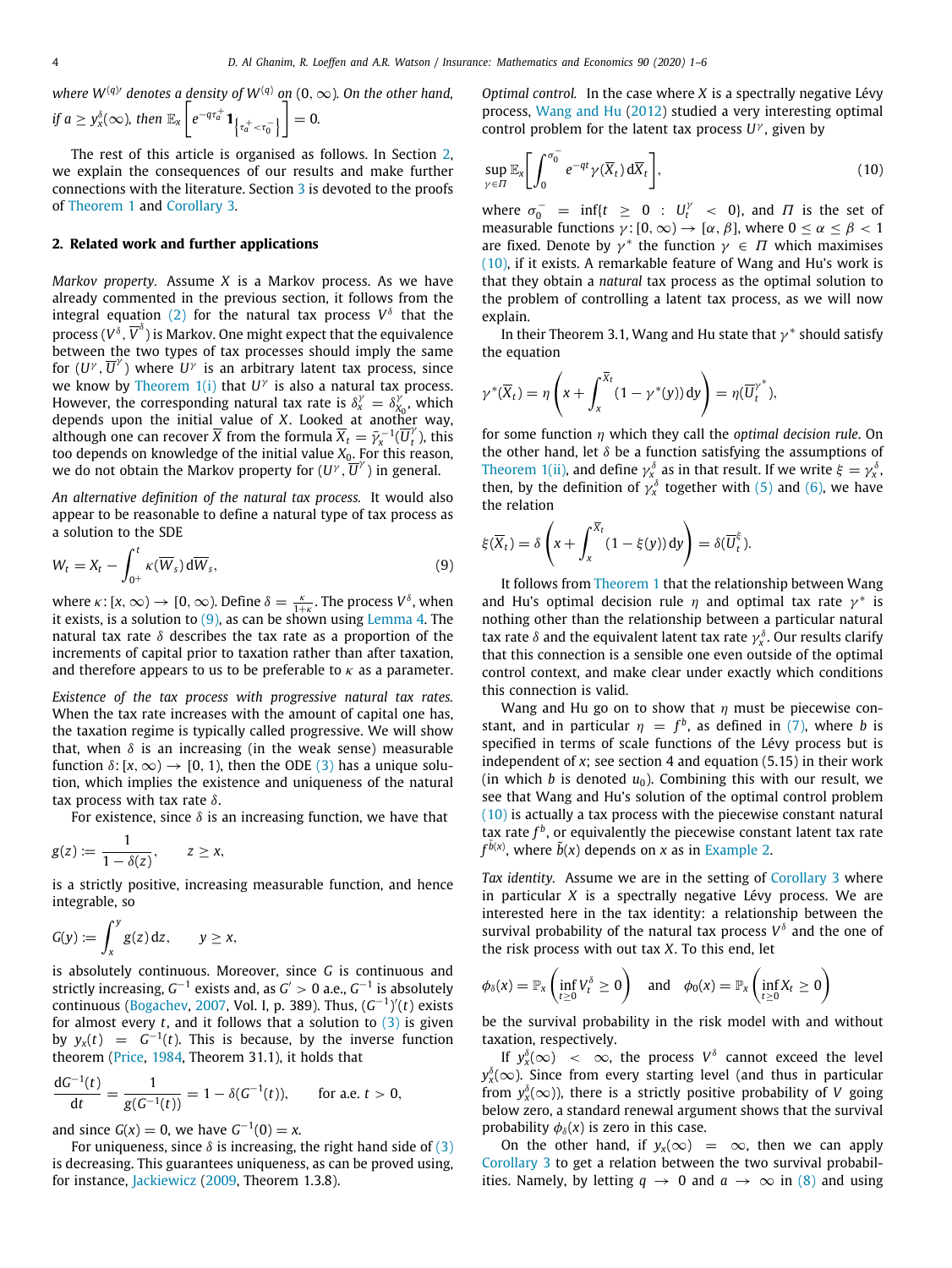the well-known expression for  $\phi_0(x)$  (see, e.g., [Kyprianou](#page-5-0), [2014,](#page-5-0) equation (8.10)), we have that

$$
\phi_{\delta}(x) = \exp\left\{-\int_x^{\infty} \frac{W'(y)}{W(y)(1-\delta(y))} dy\right\}
$$
  
=  $\exp\left\{-\int_x^{\infty} \frac{d \ln(\phi_0(y))}{dy} \cdot \frac{1}{(1-\delta(y))} dy\right\}.$ 

This agrees with [Albrecher et al.](#page-5-7) [\(2009](#page-5-7), Proposition 3.1) for the special case where *X* is a Cramér–Lundberg risk process, which confirms that in [Albrecher et al.](#page-5-7) [\(2009](#page-5-7)) natural tax processes are considered.

### **3. Proofs**

<span id="page-4-1"></span><span id="page-4-0"></span>We start with a lemma generalising a result from [Kyprianou](#page-5-3) [and Zhou](#page-5-3) ([2009\)](#page-5-3).

**Lemma 4.** *Let*  $K = (K_t)_{t>0}$  *be a stochastic process for which every path is measurable as a function of time and such that K<sup>t</sup>* < 1 *for every*  $t \geq 0$ *. Define* 

$$
H_t = X_t - \int_{0^+}^t K_s d\overline{X}_s, \qquad t \ge 0.
$$

*Then,*

 $\overline{H}_t = \overline{X}_t - \int^t$ 0+ *Ks*d*Xs*,

 $\overline{H}_t = \sup_{s \leq t} H_s$ . Moreover,  $\{t \geq 0 : H_t = \overline{H}_t\} = \{t \geq 0 : t \leq t \leq t\}$  $X_t = \overline{X}_t$ .

**Proof.** Since  $K_t$  < 1 for all  $t \geq 0$ , the proof in [Kyprianou and](#page-5-3) [Zhou](#page-5-3) ([2009,](#page-5-3) Lemma 2.1) works without alteration.  $\square$ 

Next we prove part [\(ii\)](#page-4-3) of [Theorem](#page-1-2) [1](#page-1-2) except for the existence of the integral equation.

<span id="page-4-8"></span>**Lemma 5.** *Let*  $\delta$ :  $[x, \infty) \rightarrow [0, 1]$  *be a measurable function* and assume that there exists a unique solution  $y_x^{\delta}$  of [\(3](#page-1-1)). Define  $\gamma_x^{\delta}$ : [x,  $\infty$ )  $\rightarrow$  [0, 1) by  $\gamma_x^{\delta}(s) = \delta(y_x^{\delta}(s-x))$ . If there exists a  $\mathcal{S}_{\mathcal{S}}$  *solution*  $V^{\delta} = (V^{\delta}_t)_{t \geq 0}$  *to the integral equation* 

$$
V_t^{\delta} = X_t - \int_{0^+}^t \delta(\overline{V}_r^{\delta}) d\overline{X}_r, \qquad t \ge 0,
$$
\n(11)

then  $\overline{V}^{\delta}_t = y^{\delta}_x(\overline{X}_t - x)$  and hence  $V^{\delta}$  is a latent tax process with latent *tax rate given by*  $\gamma_x^{\delta}$ .

**Proof.** Suppose that  $V^{\delta}$  solves [\(11\)](#page-4-4). By [Lemma](#page-4-0) [4,](#page-4-0)

$$
\overline{V}_t^{\delta} = \overline{X}_t - \int_{0^+}^t \delta(\overline{V}_r^{\delta}) d\overline{X}_r, \qquad t \ge 0.
$$
 (12)

We define  $L_t = \overline{X}_t - x$  and we let  $L_a^{-1}$  be its right-inverse, i.e.

$$
L_a^{-1} := \begin{cases} \inf\{t > 0 : L_t > a\} = \inf\{t > 0 : \overline{X}_t > a + x\}, \\ \text{if } 0 \le a < L_\infty, \\ \infty, \text{if } a \ge L_\infty. \end{cases}
$$

As *X* does not have upward jumps,  $t \mapsto \overline{X}_t$  is continuous, which implies

$$
\overline{X}_{L_a^{-1}} = x + (a \wedge L_{\infty}). \tag{13}
$$

Using respectively ([12\)](#page-4-5) for  $t = L_a^{-1} = L_{a \wedge L_{\infty}}^{-1}$ , ([13](#page-4-6)) and the change of variables formula with  $r = L_b^{-1}$  (see, for instance, [Revuz and](#page-5-15) [Yor](#page-5-15) ([1999,](#page-5-15) footer of p. 8)), we have for  $a > 0$ ,

$$
\overline{V}_{L_{a\wedge L_{\infty}}}^{\delta} = \overline{X}_{L_{a\wedge L_{\infty}}} - \int_{0^{+}}^{L_{a\wedge L_{\infty}}^{-1}} \delta(\overline{V}_{r}^{\delta}) d\overline{X}_{r}
$$
\n
$$
= x + (a \wedge L_{\infty}) - \int_{0^{+}}^{\infty} \mathbf{1}_{\left\{r \leq L_{a\wedge L_{\infty}}^{-1}\right\}} \delta(\overline{V}_{r}^{\delta}) d\overline{X}_{r}
$$
\n
$$
= x + (a \wedge L_{\infty}) - \int_{0}^{\infty} \mathbf{1}_{\left\{0 < L_{b}^{-1} \leq L_{a\wedge L_{\infty}}^{-1}\right\}} \delta(\overline{V}_{L_{b}^{-1}}^{\delta}) db
$$
\n
$$
= x + \int_{0}^{a \wedge L_{\infty}} \left(1 - \delta(\overline{V}_{L_{b}^{-1}}^{\delta})\right) db,
$$

where for the last equality we used that  $L_b^{-1}$  is strictly increasing on [0,  $L_{\infty}$ ], which follows because  $t \mapsto \overline{X}_t$  is continuous. By the hypothesis that [\(3\)](#page-1-1) has a unique solution  $y_x^{\delta}$ , we deduce,

<span id="page-4-7"></span>
$$
\overline{V}_{L_{a \wedge L_{\infty}}^{\delta}}^{\delta} = y_{x}^{\delta} (a \wedge L_{\infty}) = y_{x}^{\delta} \left( \overline{X}_{L_{a \wedge L_{\infty}}^{-1}} - x \right), \qquad a \ge 0, \tag{14}
$$

where the last equality follows by ([13](#page-4-6)). As  $t \mapsto \overline{X}_t$  does not jump upwards,  $\overline{X}_{L_{t-1}^{-1}} = \overline{X}_t$  for all  $t \geq 0$ , which implies via ([12](#page-4-5)) that *Lt*  $\overline{V}_I^{\delta}$  $L_{L_t}^{-1} = \overline{V}_t^{\delta}$  $\int_{t}^{\infty}$  for all  $t \geq 0$ . So by invoking [\(14\)](#page-4-7) for  $a = L_t$ , we conclude that  $\overline{V}_t^{\delta} = y_x^{\delta}(\overline{X}_t - x)$  for all  $t \geq 0$ .  $\Box$ 

We are now ready to prove [Theorem](#page-1-2) [1](#page-1-2) and [Corollary](#page-2-2) [3](#page-2-2).

#### **Proof of [Theorem](#page-1-2) [1.](#page-1-2)**

<span id="page-4-2"></span>(i) Fix  $t \geq 0$ . By [Lemma](#page-4-0) [4](#page-4-0), we have

$$
\overline{U}_t^{\gamma} = \overline{X}_t - \int_{0^+}^t \gamma(\overline{X}_r) d\overline{X}_r.
$$

By applying the change of variable  $y = \overline{X}_r$ , we obtain

$$
\overline{U}_t^{\gamma} = \overline{X}_t - \int_x^{\overline{X}_t} \gamma(y) dy = \overline{\gamma}_x(\overline{X}_t),
$$

where we recall that  $\bar{\gamma}_x(s) = x + \int_x^s (1 - \gamma(y)) dy$ . Hence,  $\bar{\gamma}_x^{-1}(\overline{U}_t^x)$  $\overline{Y}_t^{\gamma}$ ) =  $\overline{X}_t$ , and so  $\gamma(\overline{X}_t) = \gamma(\overline{Y}_x^{-1}(\overline{U}_t^{\gamma}))$  $\binom{v}{t}$ ) =  $\delta_x^{\gamma}(\overline{U}_t^{\gamma})$ *t* ). It follows that  $U^{\gamma}$  is a natural tax process with natural tax rate  $\delta_x^{\gamma}$ .

<span id="page-4-4"></span><span id="page-4-3"></span>(ii) The uniqueness of a solution to  $(2)$ , and the equality  $(6)$  $(6)$ , follow directly from [Lemma](#page-4-8) [5.](#page-4-8) So it remains to prove the existence of a solution to  $(2)$  $(2)$ . By the hypothesis there exists a unique solution  $y_x^{\delta}$  to [\(3\)](#page-1-1). With  $\gamma_x^{\delta}(z) = \delta (y_x^{\delta}(z - x))$ , we define  $\bar{\delta}$ : [*x*, ∞)  $\rightarrow$  [0, 1) by

$$
\bar{\delta}(z) = \gamma_x^{\delta}((\bar{\gamma}_x^{\delta})^{-1}(z)) = \delta\left(y_x^{\delta}\left((\bar{\gamma}_x^{\delta})^{-1}(z) - x\right)\right),
$$

where  $(\bar{\gamma}_x^{\delta})^{-1}$  is the inverse function of

<span id="page-4-9"></span><span id="page-4-5"></span>
$$
\bar{\gamma}_x^{\delta}(z) = x + \int_x^z (1 - \gamma_x^{\delta}(y)) dy.
$$
 (15)

By part [\(i\)](#page-4-2) of [Theorem](#page-1-2) [1](#page-1-2), the tax process with latent tax rate  $\gamma_x^{\delta}$  is a natural tax process with natural tax rate  $\bar{\delta}$ . Thus, it remains to show that  $\overline{\delta}(z) = \delta(z)$  for  $z \geq x$ .

Note that  $\bar{\gamma}_x^{\delta}$  is an absolutely continuous function and hence  $(\bar{\gamma}_x^{\delta})'$  exists almost everywhere. By ([3\)](#page-1-1) we have that, for *z* such that  $(\bar{\gamma}_x^{\delta})'(z)$  exists,

<span id="page-4-6"></span>
$$
\frac{\mathrm{d}}{\mathrm{d}z} \left( y_x^{\delta} ((\bar{y}_x^{\delta})^{-1}(z) - x) \right) = \left[ 1 - \delta \left( y_x^{\delta} \left( (\bar{y}_x^{\delta})^{-1}(z) - x \right) \right) \right] \times \frac{\mathrm{d}}{\mathrm{d}z} \left( (\bar{y}_x^{\delta})^{-1}(z) \right) \\
= \left[ 1 - y_x^{\delta} \left( (\bar{y}_x^{\delta})^{-1}(z) \right) \right] \frac{\mathrm{d}}{\mathrm{d}z} \left( (\bar{y}_x^{\delta})^{-1}(z) \right).
$$